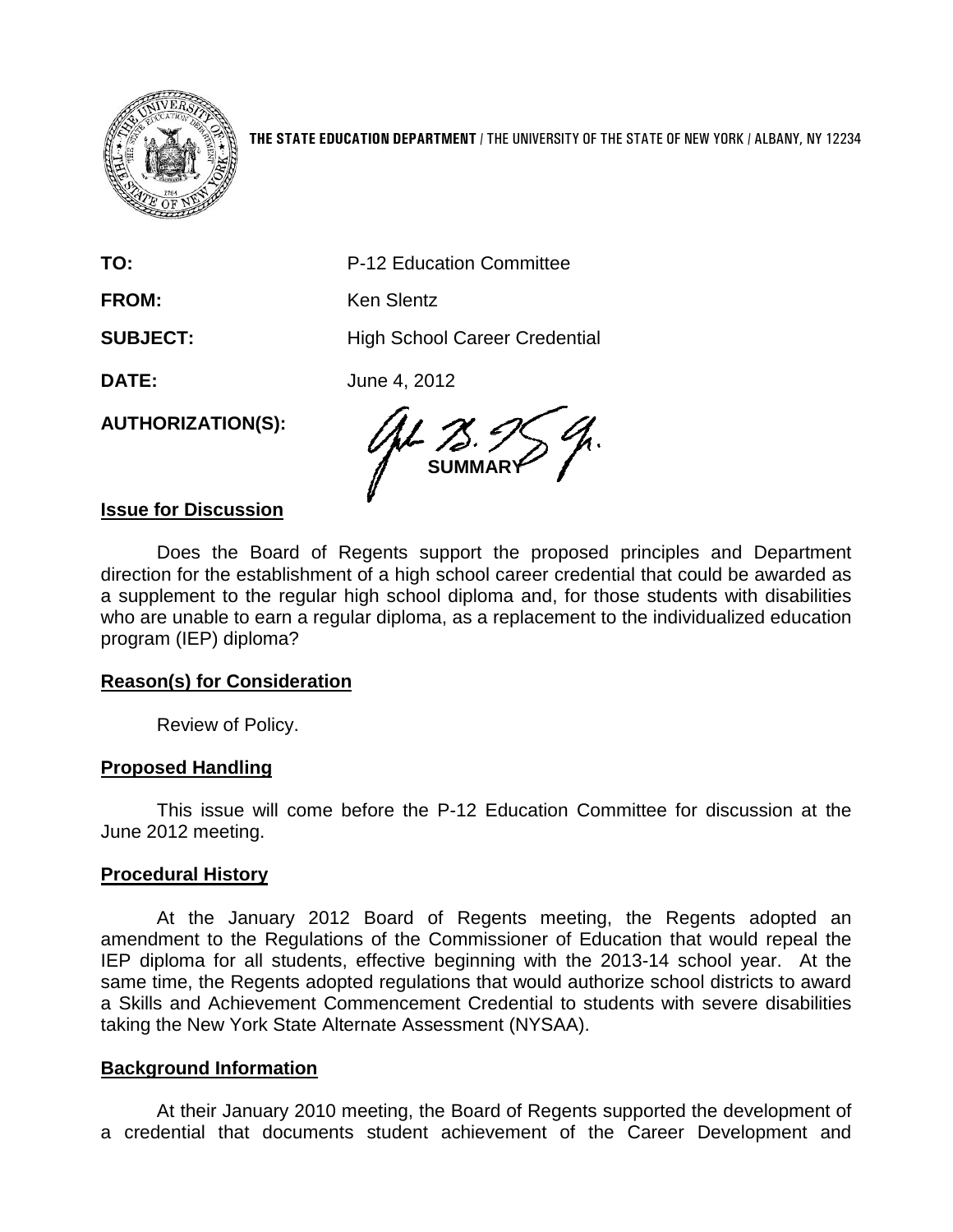Occupational Studies (CDOS) learning standards and acknowledges successful completion of academic and career and technical education (CTE) programs and coursework that is available to all students as a supplement to the regular high school diploma and as a replacement to the IEP diploma for students with disabilities who, because of their disability, are unable to earn a regular diploma.

In response to public concerns regarding the use of a single credential to document a wide range of student skills and in consideration of the Regents discussions regarding multiple pathways for a diploma, the Regents supported policy development in two phases:

Phase I: Development of a skills credential for students with severe disabilities.

Phase II: Development of a career readiness credential for all other students.

While there is considerable public support for the Skills and Achievement Commencement Credential for students with severe disabilities, there remains significant concern that the Phase II credential as a replacement to the IEP diploma for all other students, who, because of their disabilities, are not able to earn a regular diploma, is not evolving at the same time. In addition to widespread support for consideration of multiple pathways to a diploma so that more students would be able to earn a regular high school diploma, there was strong support that a credential that documents student achievement against the CDOS standards be available to all students, including those without disabilities.

In the development of the proposed policy framework and documentation requirements for the Phase II credential, Department staff has considered stakeholder input obtained through numerous public forums with parents, former students, administrators, educators, employers, and representatives from higher education and information on other states' career-related credentials. With the assistance of the New York Comprehensive Center funded by the U.S. Department of Education, staff also conducted a comprehensive review of four national work readiness credentials (see attached) that measure a student's career readiness skills. Department staff are also exploring options for a Department-developed measure of a student's achievement of the CDOS standards.

### **Policy Direction for Consideration**

The Board of Regents may wish to support the following to guide staff in establishing a credential that would recognize a student's work readiness potential:

- I. Core Principles
- II. Eligibility requirements
- III. Work and Career Preparation Activities
- IV. Documentation requirements
- I. Core Principles

The following principles are proposed for the development of a meaningful work readiness credential.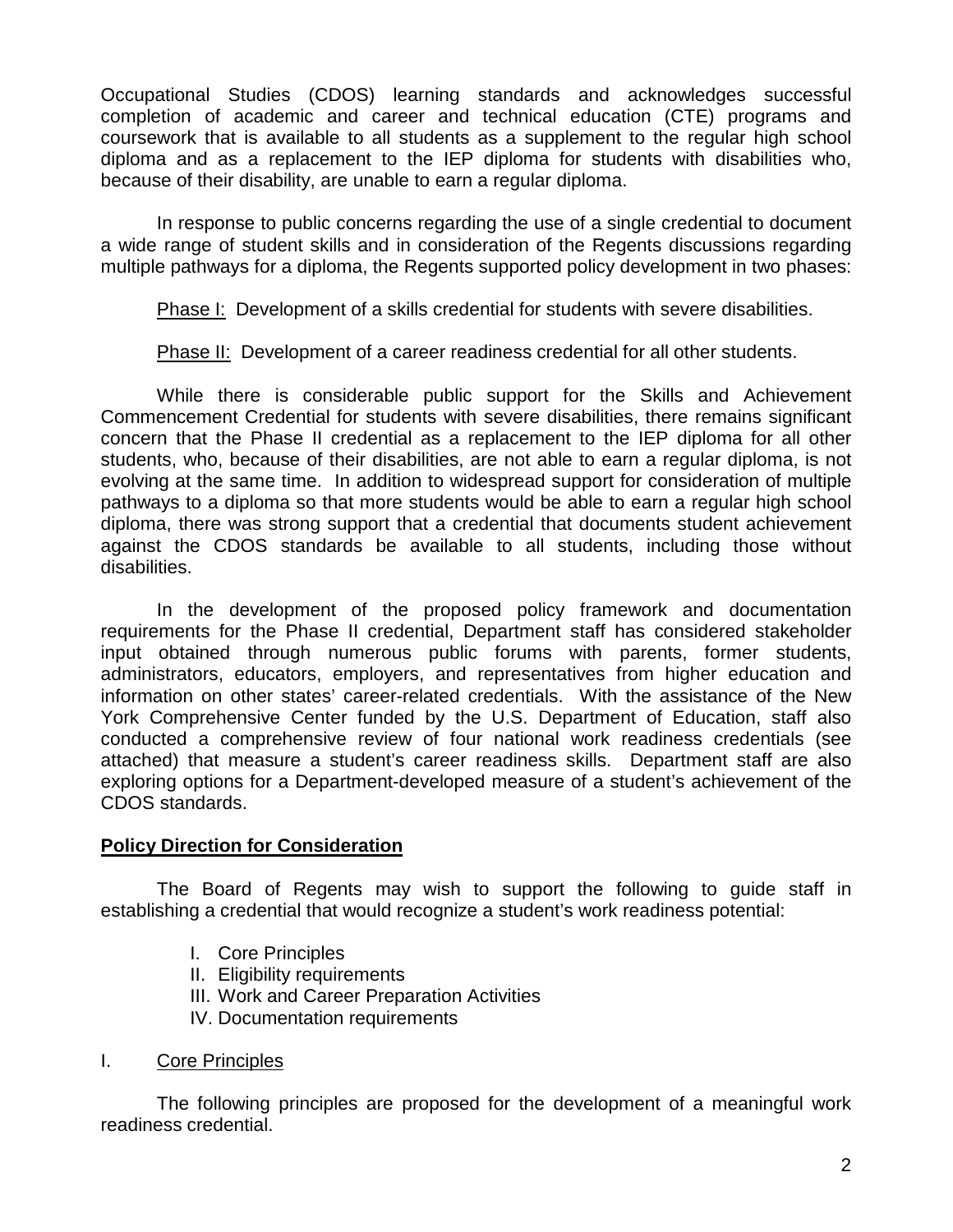- 1. In addition to academic preparation, students need to be able to demonstrate knowledge and skills relating to career development, integrated learning and universal foundation skills essential for success in the workplace (CDOS Learning Standards).
- 2. Students need to be actively engaged in career planning and preparation and their participation in career awareness, exploration and preparation activities should be valued, encouraged and recognized. Career Plans are an important mechanism to add relevance and meaning to learning experiences across subject areas.
- 3. Students should participate in meaningful career development opportunities that are developmentally and individually appropriate, in consideration of students' strengths, preferences and interests and that provide real world work experiences.

### II. Proposed Eligibility

- All students<sup>[1](#page-2-0)</sup>, including those with disabilities who are awarded a high school diploma, would be eligible to earn this credential as a supplement to a local, Regents or high school equivalency diploma.
- A student with a disability who cannot, because of his/her disability, graduate with a high school diploma may also earn this credential provided that the student has also attended school or received a substantially equivalent education elsewhere for at least 12 years, excluding kindergarten, or, completed the school year in which s/he has attained the age of 21.
- Parents and students must be fully informed that the credential award does not terminate a student with a disability's right to a free appropriate public education and that the student continues to be eligible to attend school until the end of the school year in which the student turns age 21 or graduates with a regular diploma, whichever shall occur first.

### III. Proposed Work and Career Preparation Activities Requirements

• To earn this credential, the student must be involved in career planning. The New York State (NYS) Career Plan records a student's knowledge and skill attainment. It documents a history of achievement that students build from elementary school through high school. The Career Plan design has also incorporated the transition planning process that is highly desirable for all students and required for students with disabilities. Career Plans can be used as the employability profile that is required for students in programs approved under the 2001 Regents Policy on CTE. More importantly, the Career Plan is an effective graduation planning tool for all students. Students in grades 6-12 can

<span id="page-2-0"></span> $1$  Students with severe disabilities would be eligible to receive the Skills and Achievement Commencement Credential.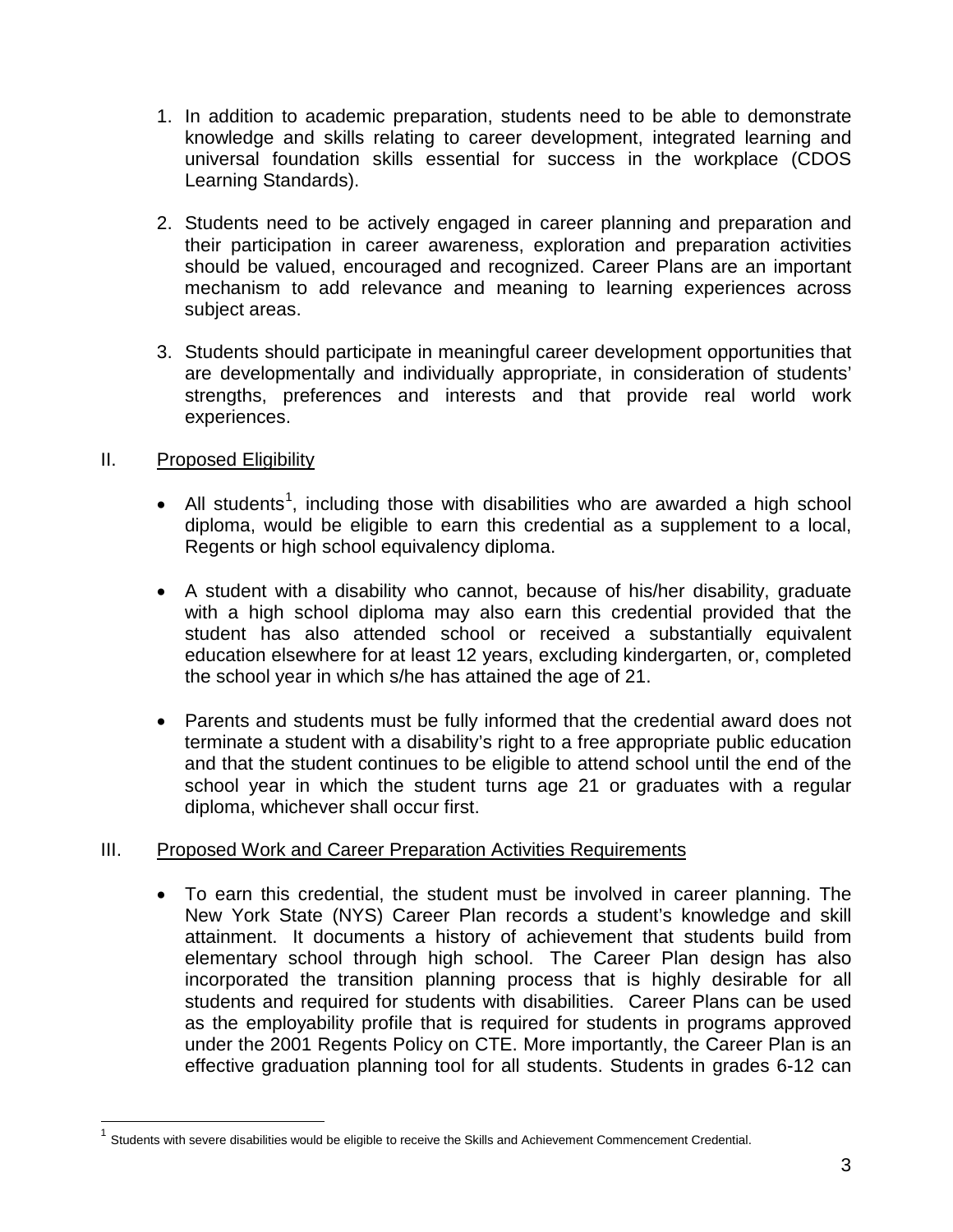create individual Career Plans with the "My Portfolio" tool found at the New York State Department of Labor's *CareerZone* web site.

• Each student awarded the credential must have completed a minimum number of hours (e.g., 90 hours throughout his/her high school experience) in courses/activities related to career awareness, exploration and preparation (which could include volunteer and community experiences).

### IV. Proposed Documentation to Accompany the Credential Award

- Students who are awarded this credential should have documentation, verified by designated school administrators, that they have completed a NYS Commencement Level Career Plan. (see Attachment 1 and [http://www.p12.nysed.gov/cte/careerplan/docs/SecondaryCommencLvl.pdf\)](http://www.p12.nysed.gov/cte/careerplan/docs/SecondaryCommencLvl.pdf)
- For students with disabilities, the credential must also be issued together with a summary of the student's academic achievement and functional performance, which must include recommendations on how to assist the student in meeting his or her postsecondary goals<sup>[2](#page-3-0)</sup> (Student Exit Summary) as is currently required by federal and State regulations. Department-developed documentation for the credential would meet the requirements of the Student Exit Summary.
- At the option of the local school district, the award could be accompanied with documentation that the student has satisfactorily completed the requirements for one or more of the nationally recognized work readiness credentials (Attachment 2).

### **Next Steps:**

With the support of the Board of the proposed core principles, eligibility, work readiness activities and documentation requirements, the following activities are recommended to further develop the proposed credential:

- 1. Develop model documentation that meets the requirements of the Student Exit Summary for students with disabilities and documents student attainment of the CDOS Standards as required for this credential.
- 2. Seek public comment from parents, students, teachers, guidance counselors, and administrators from public and private schools, employers, adult service agencies and college disability service coordinators on the proposed policy and related documents.
- 3. Propose regulations for discussion by the Board in October 2012 and adoption by December 2012.

### **Attachments**

<span id="page-3-0"></span> $2^{2}$  34 CFR §300.305(e)(3); 8 NYCRR §200.4(c)(4)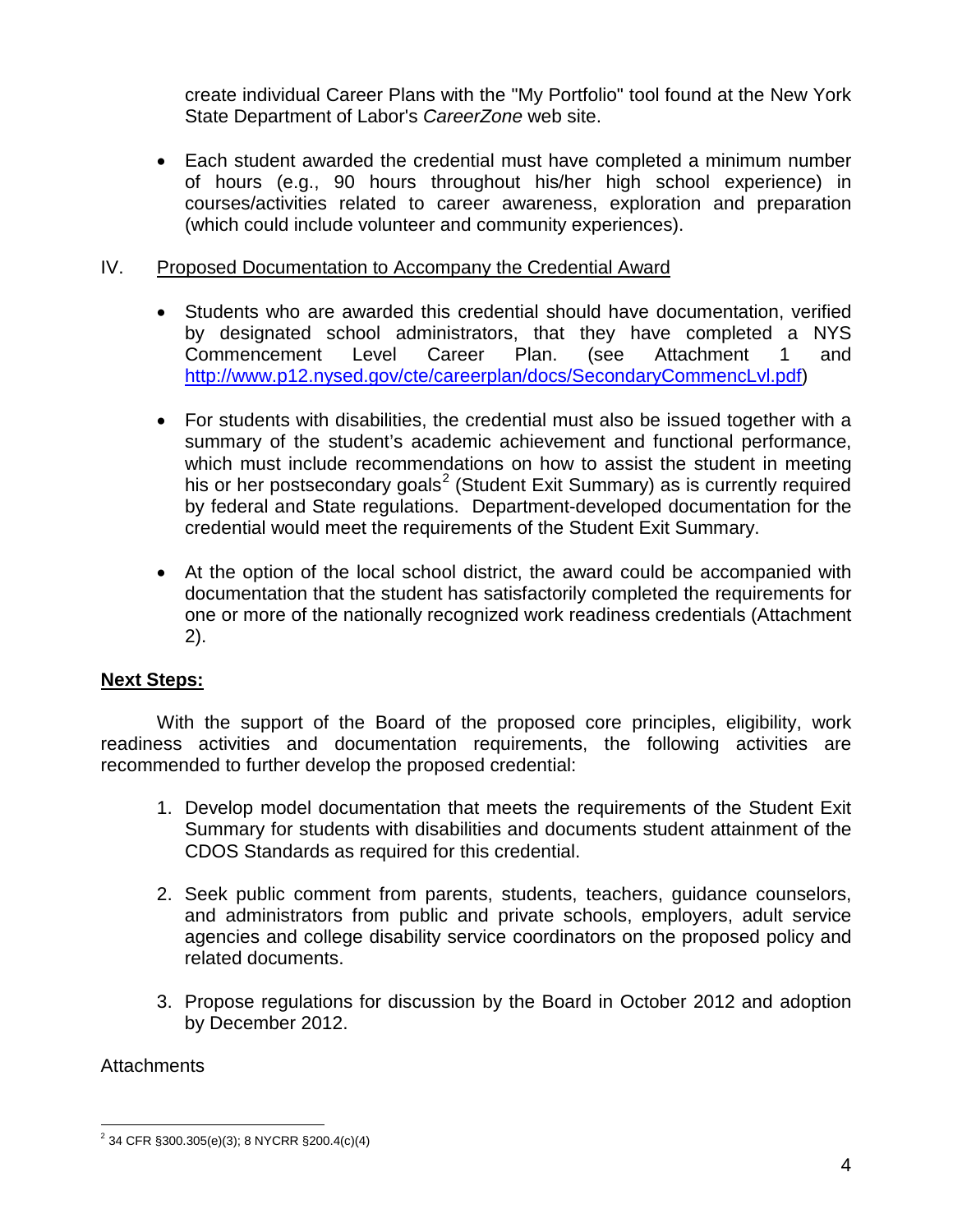### **NEW YORK STATE EDUCATION DEPARTMENT**

### **Career Plan** *Commencement Level*

## **1. Personal Data**

Name: \_\_\_\_\_\_\_\_\_\_\_\_\_\_\_\_\_\_\_\_\_\_\_\_\_\_\_\_\_\_\_\_\_\_\_\_\_\_\_\_\_\_\_\_\_\_\_\_\_\_\_\_\_\_\_\_\_\_\_\_\_\_\_\_\_\_\_\_\_\_\_\_\_\_\_\_\_

Student Identification Number: \_\_\_\_\_\_\_\_\_\_\_\_\_\_\_\_\_\_\_\_\_\_\_\_\_\_\_\_\_\_\_\_\_\_\_\_\_\_\_\_\_\_\_\_\_\_\_\_\_\_\_\_\_\_\_\_\_

School:

# **2. Review of Student Career Plan**

|                 |                           | <b>Possible Participants (Initials)</b> |                      |                 |                   |        |
|-----------------|---------------------------|-----------------------------------------|----------------------|-----------------|-------------------|--------|
| Grade<br>Level: | Date of<br><b>Review:</b> | <b>Student:</b>                         | Parent/<br>Guardian: | <b>Teacher:</b> | <b>Counselor:</b> | Other: |
|                 |                           |                                         |                      |                 |                   |        |
|                 |                           |                                         |                      |                 |                   |        |
|                 |                           |                                         |                      |                 |                   |        |
|                 |                           |                                         |                      |                 |                   |        |

## **3. Knowledge**

### **A. Self-knowledge:** *Who am I?*

**Interests:** *List your top three choices for each of the following areas of interest:*

| Grade<br>Level: | 1a. Personal: Out-of-school<br>activities that you enjoy | 1b. Academic: Classes or subjects<br>you enjoy the most | <b>1c. Work Preferences: Working</b><br>with people, ideas, and things |
|-----------------|----------------------------------------------------------|---------------------------------------------------------|------------------------------------------------------------------------|
|                 |                                                          |                                                         |                                                                        |
|                 |                                                          |                                                         |                                                                        |
|                 |                                                          |                                                         |                                                                        |
|                 |                                                          |                                                         |                                                                        |
|                 |                                                          |                                                         |                                                                        |
|                 |                                                          |                                                         |                                                                        |
|                 |                                                          |                                                         |                                                                        |
|                 |                                                          |                                                         |                                                                        |
|                 |                                                          |                                                         |                                                                        |
|                 |                                                          |                                                         |                                                                        |
|                 |                                                          |                                                         |                                                                        |
|                 |                                                          |                                                         |                                                                        |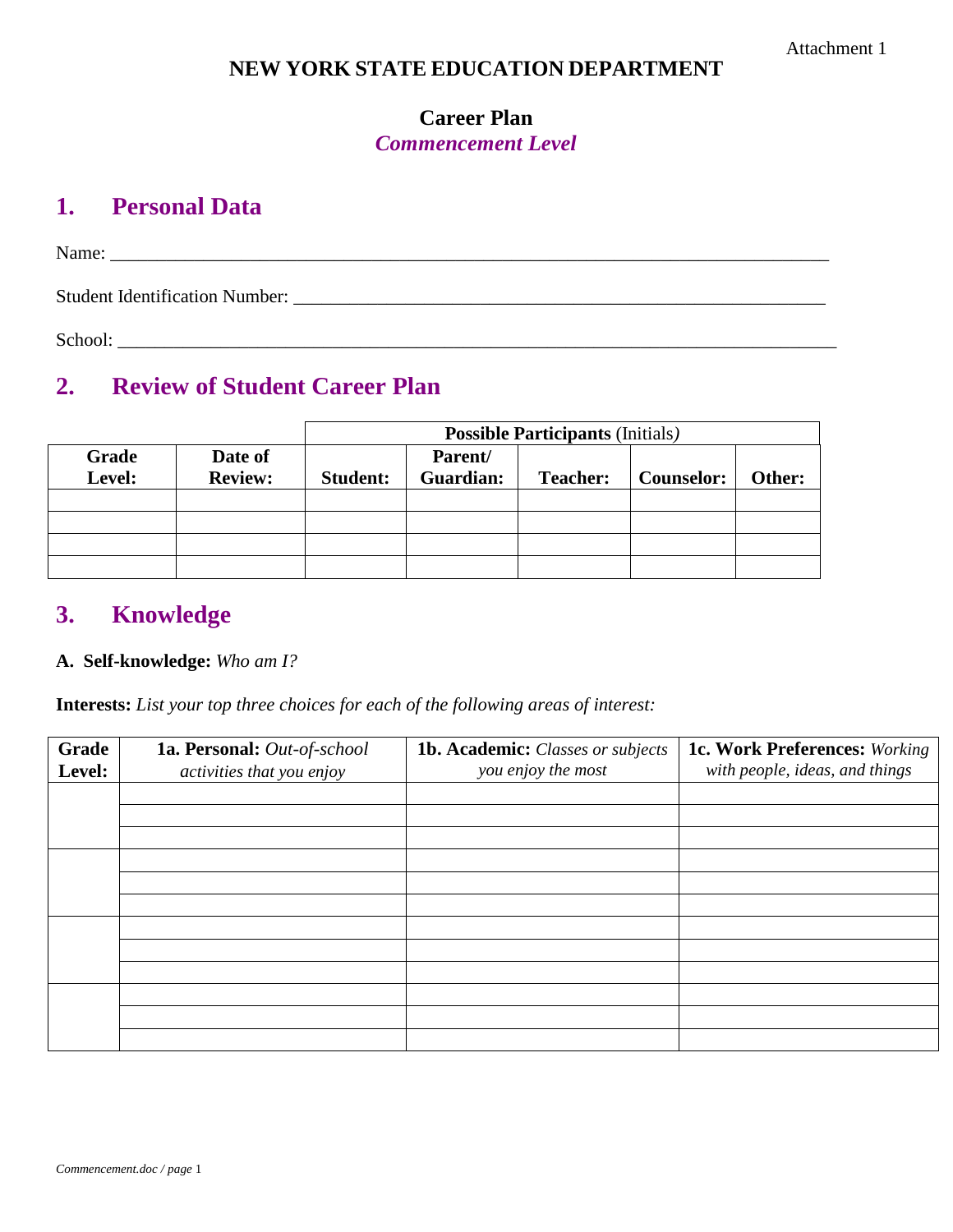### **2. Abilities:** *List personal skills and talents that will be helpful in a career choice:*

| Grade<br>Level: | My Personal Abilities | Career areas where my abilities<br>will be useful |
|-----------------|-----------------------|---------------------------------------------------|
|                 |                       |                                                   |
|                 |                       |                                                   |
|                 |                       |                                                   |
|                 |                       |                                                   |

### **Personal and academic areas I need to strengthen:**

| Grade<br><b>Level:</b> | I need to strengthen | <b>Steps I will take to strengthen</b><br>these areas |
|------------------------|----------------------|-------------------------------------------------------|
|                        |                      |                                                       |
|                        |                      |                                                       |
|                        |                      |                                                       |
|                        |                      |                                                       |

### **B. Career Exploration:** *Where am I going?*

**1. School and/or Community Experiences:** *I have participated in the following school and/or community experiences:*

| <b>Grade</b><br>Level: | <b>School and/or Community Experiences:</b> | <b>Skills Acquired Through Experience:</b> |
|------------------------|---------------------------------------------|--------------------------------------------|
|                        |                                             |                                            |
|                        |                                             |                                            |
|                        |                                             |                                            |
|                        |                                             |                                            |

### **2. Work Experiences:** *I have participated in the following work experiences:*

| Grade<br>Level: | <b>Work Experiences:</b> | <b>Skills Acquired Through Work</b><br><b>Experience:</b> |
|-----------------|--------------------------|-----------------------------------------------------------|
|                 |                          |                                                           |
|                 |                          |                                                           |
|                 |                          |                                                           |
|                 |                          |                                                           |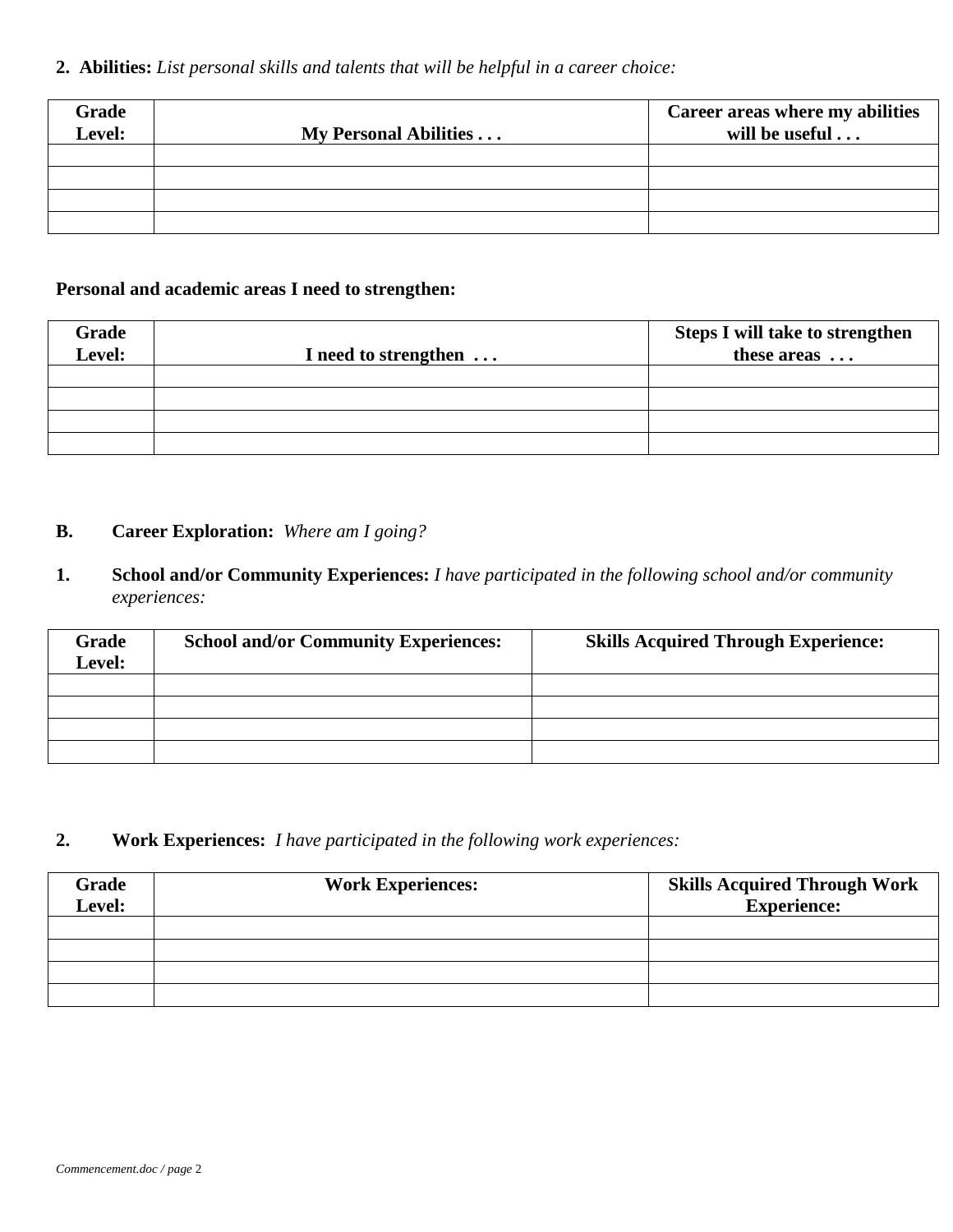**3. Careers of Interest and Characteristics:** *I am interested in the following careers and have discovered the following information about these careers:*

| Grade<br>Level: | <b>Careers of</b><br>Interest: | <b>Education</b><br><b>Requirements:</b> | <b>Skills I Need to</b><br><b>Acquire:</b> | Work<br><b>Environment:</b> | Job<br><b>Outlook:</b> |
|-----------------|--------------------------------|------------------------------------------|--------------------------------------------|-----------------------------|------------------------|
|                 |                                |                                          |                                            |                             |                        |
|                 |                                |                                          |                                            |                             |                        |
|                 |                                |                                          |                                            |                             |                        |
|                 |                                |                                          |                                            |                             |                        |

### **C. Future Goals and Decision-Making:** *How do I get there?*

### **1. Career Goals and Action Steps:**

| Grade<br>Level: | <b>Goals:</b><br>(resulting from career exploration<br><i>activities</i> ) | <b>Education Plan:</b><br>(courses that relate to my<br>career interests) | <b>Action Steps:</b><br>(what I need to do to<br><i>accomplish my goals)</i> | <b>Check Off</b><br><b>Completed</b><br><b>Steps</b> |
|-----------------|----------------------------------------------------------------------------|---------------------------------------------------------------------------|------------------------------------------------------------------------------|------------------------------------------------------|
|                 |                                                                            |                                                                           |                                                                              |                                                      |
|                 |                                                                            |                                                                           |                                                                              |                                                      |
|                 |                                                                            |                                                                           |                                                                              |                                                      |
|                 |                                                                            |                                                                           |                                                                              |                                                      |

## **4. Skills/Application:** *What do I need to know? What skills are important to me? What am I learning? Why am I learning it? How can I use it?*

**Directions:** *The following skills are needed to succeed in life, work, and education beyond high school. Using the scale provided, identify for each skill the level of achievement you believe you possess at the beginning of the commencement level and the level you believe you achieved by the end of your senior year. Briefly describe a classroom experience or an activity that helped you develop each skill and identify how each skill can be used in your life and future work experiences.*

|                                                                                                                                                                                                                                                           | <b>Beginning Skill</b><br><b>Level I Possess</b>                      |                                            | <b>Final Skill</b><br><b>Level I Have</b>                      |
|-----------------------------------------------------------------------------------------------------------------------------------------------------------------------------------------------------------------------------------------------------------|-----------------------------------------------------------------------|--------------------------------------------|----------------------------------------------------------------|
| <b>Skills:</b>                                                                                                                                                                                                                                            | (Check Off)                                                           | <b>Experiences/Activities/Application:</b> | <b>Achieved</b><br>(Check Off)                                 |
| <b>Basic Skills:</b> Uses a combination<br>of techniques to read, listen to, and<br>analyze complex information;<br>conveys information in oral and<br>written form; uses multiple<br>computational skills to analyze and<br>solve mathematical problems. | $\Box$<br>Highly<br>Least<br>$\leftrightarrow$<br>Developed Developed |                                            | Highly<br>Least<br>$\leftrightarrow$<br>Developed Developed    |
| <b>Thinking Skills: Demonstrates</b><br>the ability to organize and process<br>information and apply skills in<br>new ways.                                                                                                                               | Highly<br>$\leftrightarrow$<br>Least<br>Developed Developed           |                                            | Highly<br>$\leftrightarrow$<br>Least<br>Developed<br>Developed |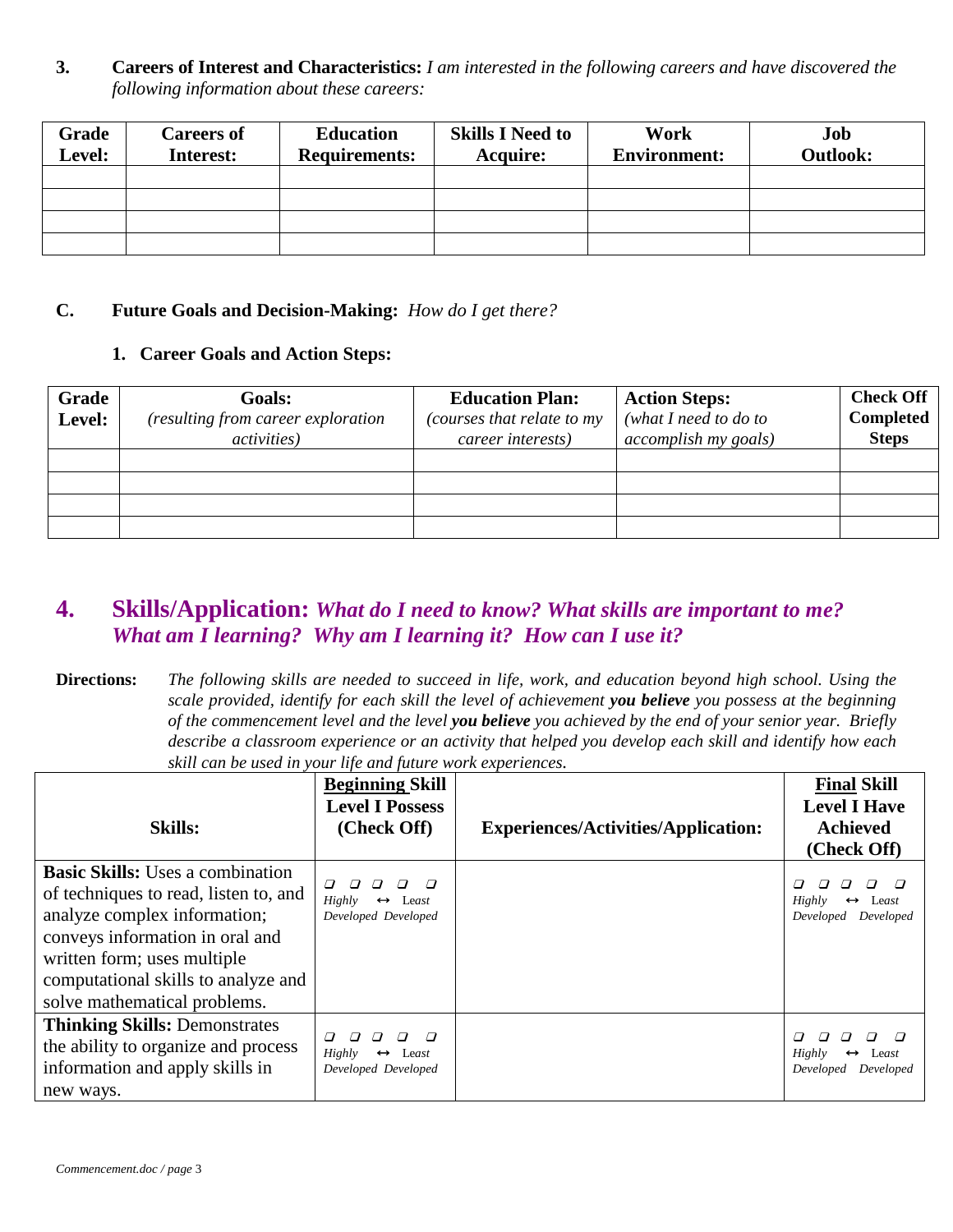|                                                                                                                           | <b>Beginning Skill</b><br><b>Level I Possess</b>                                                                          |                                            | <b>Final Skill</b><br><b>Level I Have</b>                                                                  |
|---------------------------------------------------------------------------------------------------------------------------|---------------------------------------------------------------------------------------------------------------------------|--------------------------------------------|------------------------------------------------------------------------------------------------------------|
| <b>Skills:</b>                                                                                                            | (Check Off)                                                                                                               | <b>Experiences/Activities/Application:</b> | <b>Achieved</b>                                                                                            |
|                                                                                                                           |                                                                                                                           |                                            | (Check Off)                                                                                                |
| <b>Personal Qualities: Demonstrates</b><br>skills in setting goals, monitoring<br>progress, and improving<br>performance. | $\varpi$<br>$\Box$<br>$\Box$<br>$\varpi$<br>Highly<br>$\leftrightarrow$ Least<br>Developed Developed                      |                                            | $\Box$<br>$\Box$<br>$\Box$<br>$\Box$<br>$\Box$<br>Highly<br>$\leftrightarrow$ Least<br>Developed Developed |
| <b>Interpersonal Skills:</b>                                                                                              | $\varpi$<br>$\sqrt{ }$<br>$\varpi$<br>$\varpi$<br>$\Box$                                                                  |                                            | □<br>$\varpi$<br>$\Box$<br>□                                                                               |
| Communicates effectively and                                                                                              | $Highly \leftrightarrow Least$                                                                                            |                                            | Highly<br>$\leftrightarrow$ Least                                                                          |
| helps others to learn a new skill.                                                                                        | Developed Developed                                                                                                       |                                            | Developed Developed                                                                                        |
| <b>Technology:</b> Applies knowledge<br>of technology to identify and solve<br>problems.                                  | $\Box$<br>$\Box$<br>$\boldsymbol{\varpi}$<br>$\Box$<br>$\Box$<br>$\leftrightarrow$ Least<br>Highly<br>Developed Developed |                                            | $\Box$<br>$\varpi$<br>0<br>□<br>0<br>Highly<br>$\leftrightarrow$ Least<br>Developed Developed              |
| <b>Managing Information: Uses</b>                                                                                         |                                                                                                                           |                                            |                                                                                                            |
| technology to acquire, analyze and                                                                                        | $\Box$<br>$\sqrt{ }$<br>$\Box$<br>$\varpi$<br>$\sqrt{ }$<br>$Highly \leftrightarrow Least$                                |                                            | $\Box$<br>$\Box$<br>$Highly \leftrightarrow Least$                                                         |
| organize data, and communicates                                                                                           | Developed Developed                                                                                                       |                                            | Developed Developed                                                                                        |
| information.                                                                                                              |                                                                                                                           |                                            |                                                                                                            |
| <b>Managing Resources: Allocates</b><br>time and financial and human<br>resources to complete a task.                     | $\Box$<br>$\Box$<br>$\Box$<br>$\Box$<br>$Highly \leftrightarrow Least$<br>Developed Developed                             |                                            | $\Box$<br>$\Box$<br>$\Box$<br>$\Box$<br>$\Box$<br>Highly<br>$\leftrightarrow$ Least<br>Developed Developed |
| <b>Systems: Demonstrates an</b>                                                                                           |                                                                                                                           |                                            |                                                                                                            |
| understanding of the relationship                                                                                         | $\Box$<br>$\sqrt{ }$<br>$\Box$<br>$\Box$<br>$\Box$<br>$Highly \leftrightarrow Least$                                      |                                            | $\sqrt{ }$<br>$\Box$<br>$Highly \leftrightarrow Least$                                                     |
| between the performance of a                                                                                              | Developed Developed                                                                                                       |                                            | Developed Developed                                                                                        |
| system and the goals, resources,                                                                                          |                                                                                                                           |                                            |                                                                                                            |
| and functions of an organization.                                                                                         |                                                                                                                           |                                            |                                                                                                            |

# **5. Culminating Activity**

**Directions:** *Briefly describe the activity that you completed. Indicate the most important thing you learned about yourself through this activity. Describe how this self knowledge will influence your plans for the future.*

| <b>Activity:</b> | <b>Self Knowledge/Future Plans:</b> |
|------------------|-------------------------------------|
|                  |                                     |
|                  |                                     |
|                  |                                     |
|                  |                                     |
|                  |                                     |
|                  |                                     |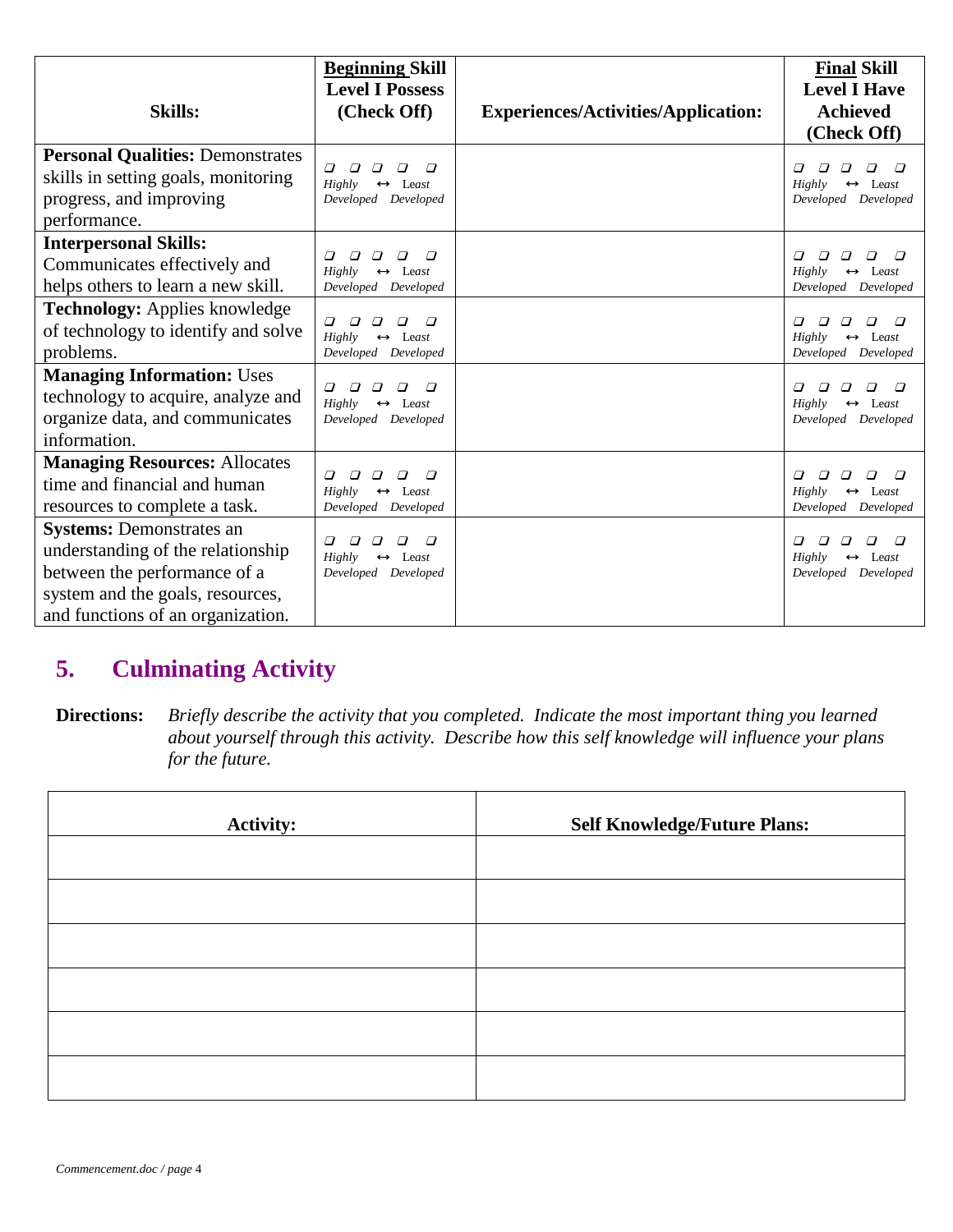| Attachment 2<br>Comparison of National Employability Skills Credentials - Phase II of the Alternate Exiting Credential |                                                                                                                                            |                                                                                                                             |                                                                                                                                                                                                                                                |                                                                                                                                                                                                                                                                                                                    |  |  |  |
|------------------------------------------------------------------------------------------------------------------------|--------------------------------------------------------------------------------------------------------------------------------------------|-----------------------------------------------------------------------------------------------------------------------------|------------------------------------------------------------------------------------------------------------------------------------------------------------------------------------------------------------------------------------------------|--------------------------------------------------------------------------------------------------------------------------------------------------------------------------------------------------------------------------------------------------------------------------------------------------------------------|--|--|--|
| <b>SKILLS CREDENTIALS</b>                                                                                              |                                                                                                                                            |                                                                                                                             |                                                                                                                                                                                                                                                |                                                                                                                                                                                                                                                                                                                    |  |  |  |
| <b>Specific Information</b>                                                                                            | <b>SkillsUSA</b>                                                                                                                           | <b>National Work Readiness</b><br><b>Credential (NWRC)</b>                                                                  | <b>National Career</b><br><b>Readiness Certificate</b><br>(NCRC) - WorkKeys (ACT)                                                                                                                                                              | <b>Comprehensive Adult</b><br><b>Student Assessment</b><br><b>Systems (CASAS) -</b><br><b>Workforce Skills</b><br><b>Certificate System</b><br>(WSCS)                                                                                                                                                              |  |  |  |
| <b>Skills Assessed</b><br>(including but not<br>limited to)                                                            | Focuses primarily on<br>industry- specific abilities<br>and personal qualities.<br>Includes assessment of<br>general employability skills. | General employability skills<br>including nine<br>communication,<br>interpersonal, problem-<br>solving and learning skills. | General employability skills<br>such as reading for<br>information, applied<br>mathematics, listening for<br>understanding, applied<br>technology and soft skills.<br>Includes 4 performance<br>levels (bronze, silver, gold<br>and platinum). | <b>CASAS</b> measures basic<br>academic skills, critical<br>thinking and problem<br>solving. Includes continuum<br>of skill levels, including skill<br>descriptors for individuals<br>with intellectual disabilities.<br>WSCS, a supplemental<br>credential to CASAS,<br>assesses general<br>employability skills. |  |  |  |
| <b>Career Specific</b>                                                                                                 | Yes                                                                                                                                        | <b>No</b>                                                                                                                   | <b>No</b>                                                                                                                                                                                                                                      | <b>No</b>                                                                                                                                                                                                                                                                                                          |  |  |  |
| <b>Curriculum/Instructional</b><br><b>Materials</b>                                                                    | Yes. Blueprint of<br>competencies for each<br>career area.                                                                                 | Yes. Three book series<br>designed to model<br>authentic, work-related<br>experiences and activities.                       | Yes. Interactive learning<br>tool for career readiness<br>skills.                                                                                                                                                                              | No single curriculum.<br>Provides an extensive data<br>base of instructional<br>training materials including<br>low level literacy curriculum<br>modules and lesson plans<br>in alternative formats.                                                                                                               |  |  |  |
| <b>Test Administration</b>                                                                                             | Testing occurs online and<br>can be administered at<br>school.                                                                             | Testing is internet based<br>and delivered securely in<br>wide range of authorized<br>sites.                                | Individuals can be certified<br>as administrators and<br>schools can become<br>certified test sites.                                                                                                                                           | Testing is available online<br>and in paper and pencil<br>formats. Schools can<br>administer assessments.                                                                                                                                                                                                          |  |  |  |
| <b>Fee for Test/Materials</b>                                                                                          | Yes                                                                                                                                        | Yes                                                                                                                         | Yes                                                                                                                                                                                                                                            | Yes                                                                                                                                                                                                                                                                                                                |  |  |  |
| <b>Accommodations for</b><br><b>Individuals with</b><br><b>Disabilities</b>                                            | Yes                                                                                                                                        | Yes                                                                                                                         | Yes                                                                                                                                                                                                                                            | Yes                                                                                                                                                                                                                                                                                                                |  |  |  |
| <b>Reading/Math Levels</b>                                                                                             | Reading - 8 <sup>th</sup> grade<br>Math - $6^{th}$ through $8^{th}$<br>grades (depending on<br>career assessment).                         | Reading $-7th - 8th$ grade<br>Math - $7th$ - $8th$ grade                                                                    | Varies by performance<br>level.<br>Reading $-8th$ grade<br>through high school (HS)                                                                                                                                                            | Varies by performance<br>level. Includes preliteracy<br>and adult low level literacy<br>skills. Reading and math                                                                                                                                                                                                   |  |  |  |